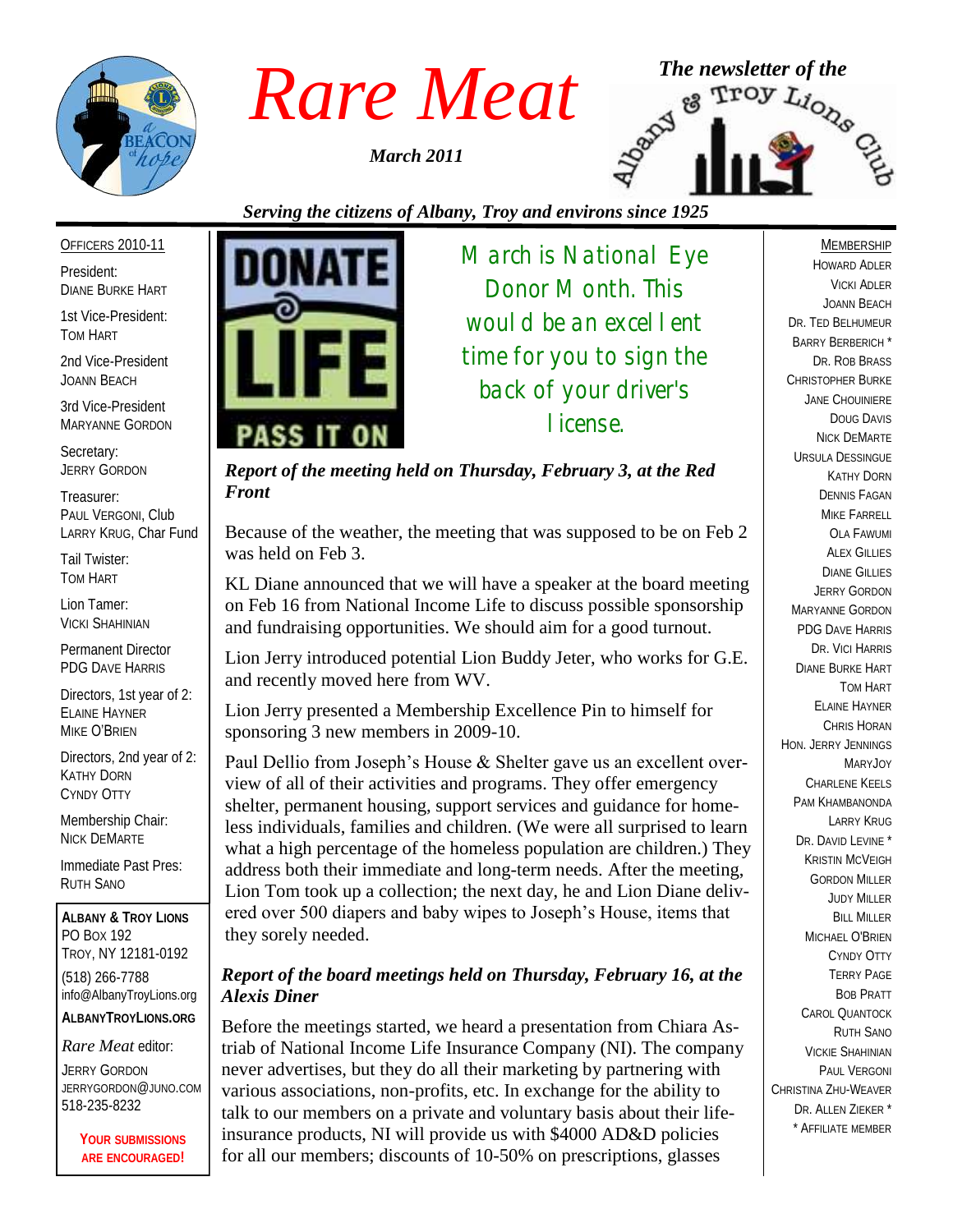and hearing aids; ChildSafe kits; and various other financial and marketing benefits. She will send us a list of other Lions clubs that they work with so we can check them out further before making a decision.

We approved a \$50 donation to the Association for the Hearing Impaired for a special staff-development project. This was done by e-mail on 2/9-10.

We approved the purchase of a ½-page ad for \$125 in the program for NABA's Visionary Gala, which will be on April 8 at the Albany Country Club.

We voted to donate \$100 to Visions Center on Blindness (VCB).

Lion Terry presented an applicant for hearing aids. Because the applicant has some resources, we approved an expenditure of \$100 towards the \$700 total cost.

Lion Jerry reported that we have received \$845 so far in memory of ex-Lion Peggy Phelan.

We discussed doing a meal for Joseph's House. Lion Paul suggested that buying pizza and salad from the Red Front would be easier and cheaper than actually preparing one. This idea was quickly accepted. Lion Terry will contact Joseph's House to set a firm date.

Lions Maryanne & Jerry discussed the school-nurse dinner. They have contacted the 17 school districts in our service area to update our list of nurses. It looks like we'll be sending out about 125 invitations. Several of the nurses they spoke with expressed their appreciation for the dinner and said how much they looked forward to it.

Our Pennies at a Time on-line buying program isn't doing terribly well. We earned \$0.27 in 2010Q2 and \$8.56 in 2010Q4. Several board members reported problems using this service. Lion Jerry will investigate.

## *Joseph's House Grand Opening …*

Joseph's House and Shelter is announcing the formal opening of their newest residence, the Hill Street Inn, in South Troy, on Thursday, March 10, 2011. It is at 202 Fourth Street, directly across from the Red Front Restaurant. The celebration is open between 11:00 am and 2:00 pm with the formal program at 11:30 am.

They would love it if each arriving guest would bring a housewarming gift-- new linens, pillows, blankets, towels or shower curtains.

If you are planning to visit, could you let me know by Sunday, Feb. 27th? I will gather all the names and report to him how many people he should expect from the A&T Lions .

So, I will hope to hear from you by the 27th either by e-mail ([festivflag@aol.com\)](mailto:festivflag@aol.com) or to leave a message for me at 237-2188.

I hope to hear from many of you!!

Lion Terry Page

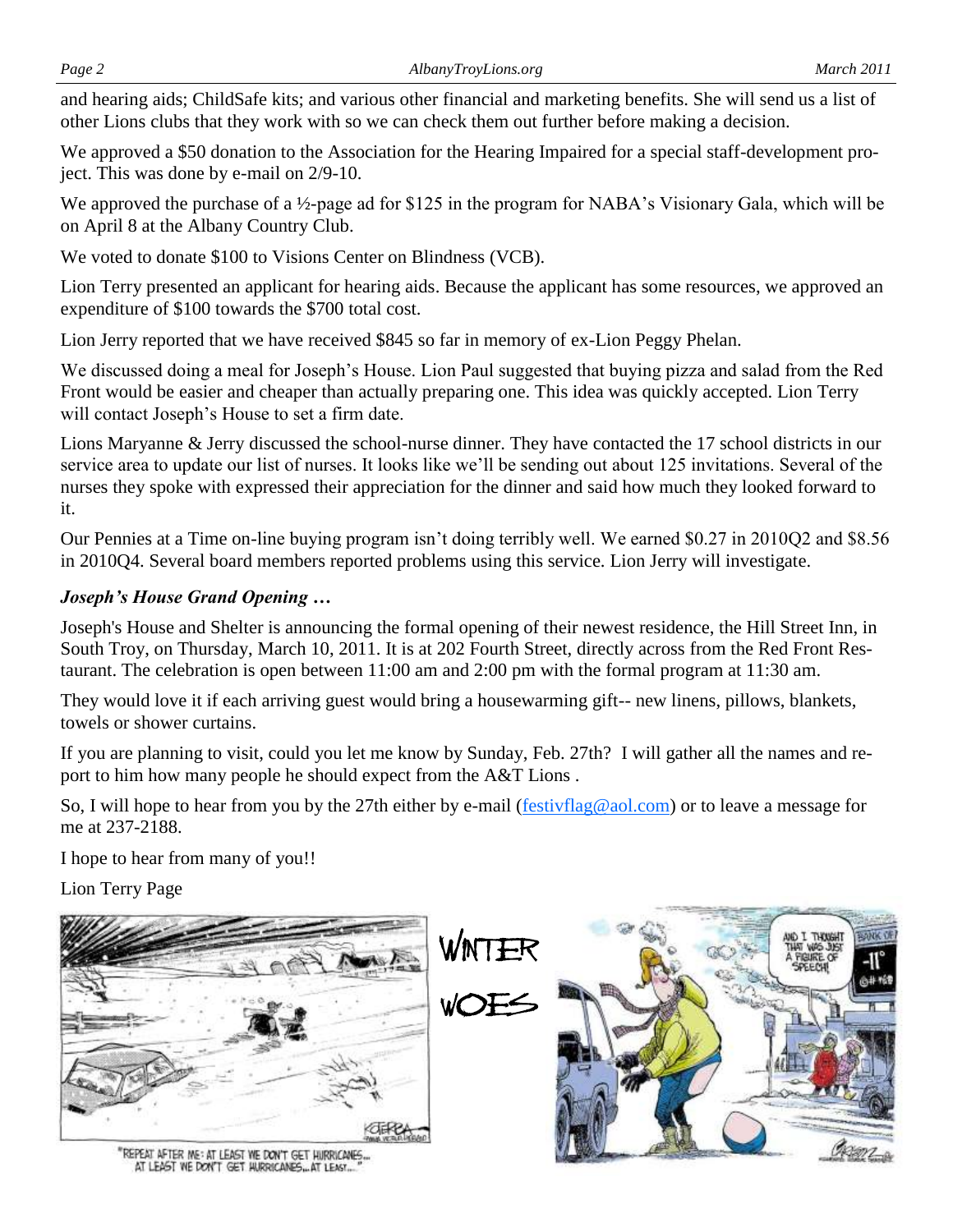#### *Magazines*

Lion Tom says the V.A. Hospital is looking for magazines. Instead of throwing them out when you're done with them, bring them to a meeting for Lion Tom, or contact him at C: 522-6666 or thart003@nycap.rr.com to make other arrangements. Magazines with dated information (like *Time* or *People*) should be less than 3 months old. But mags like *National Geographic* or *Smithsonian* can be any age. We collect used eyeglasses, hearing aids, printer cartridges, cell phones, shoes, and now magazines. Sometimes I think our mascot should be a junk-yard dog instead of a lion.

## *Our next meeting…*

Our next meeting will be on Wednesday, March 2, at the Red Front at 6:00 PM. Our guest speaker will be from WMHT/RISE.



## *How you can help our club (revised)*

Our PENNIES AT A TIME program should be doing better than it is, but I think a lot of members are having problems with it. While I work on better instructions for its use, do this:

Whenever you're planning to do a Google search or you're thinking about making an on-line purchase, go to **ALBANYTROYLIONS.PENNIESATATIME.COM** and do it from there. If you know how to "bookmark" a page (add it to your favorites), it will be that much easier.

Watch for more details next month.

### *Who wants to count fish??*

This has nothing to do with Lionism, but it's an opportunity to do some eco-volunteering.

Troy Residents! Spring is almost here and the NYSDEC Hudson River Estuary Program and Hudson River Fisheries Unit are starting to recruit volunteers for their volunteer-based river herring monitoring program! Monitoring will take place from 4/1 to 5/31 during the annual migration of river herring from the ocean into freshwater tributaries to spawn. Volunteers are required to look for

signs of herring, at least twice a week for 15 minutes along the Poesten Kill. No experience is necessary, and training is provided. Also, the program is a great way to connect with your local watershed and observe a historic, seasonal cycle in the Hudson River's tributaries! Spend some time out on the Poesten Kill this spring!

**If you are interested in participating or would like to attend a training session, please contact us at:**  [r3hermon@gw.dec.state.ny.us](mailto:r3hermon@gw.dec.state.ny.us) or (845) 256-3172.

*Other local tributaries:* Hannacroix Creek (Albany County), Coxsackie Creek (Greene County)

Rachel Lowenthal Robert Adams Kris McShane

NYSDEC Hudson River Estuary Program/Hudson River Fisheries Unit Email: [r3hermon@gw.dec.state.ny.us](mailto:r3hermon@gw.dec.state.ny.us) Phone: 845-256-3172 <http://www.dec.ny.gov/animals/41545.html>